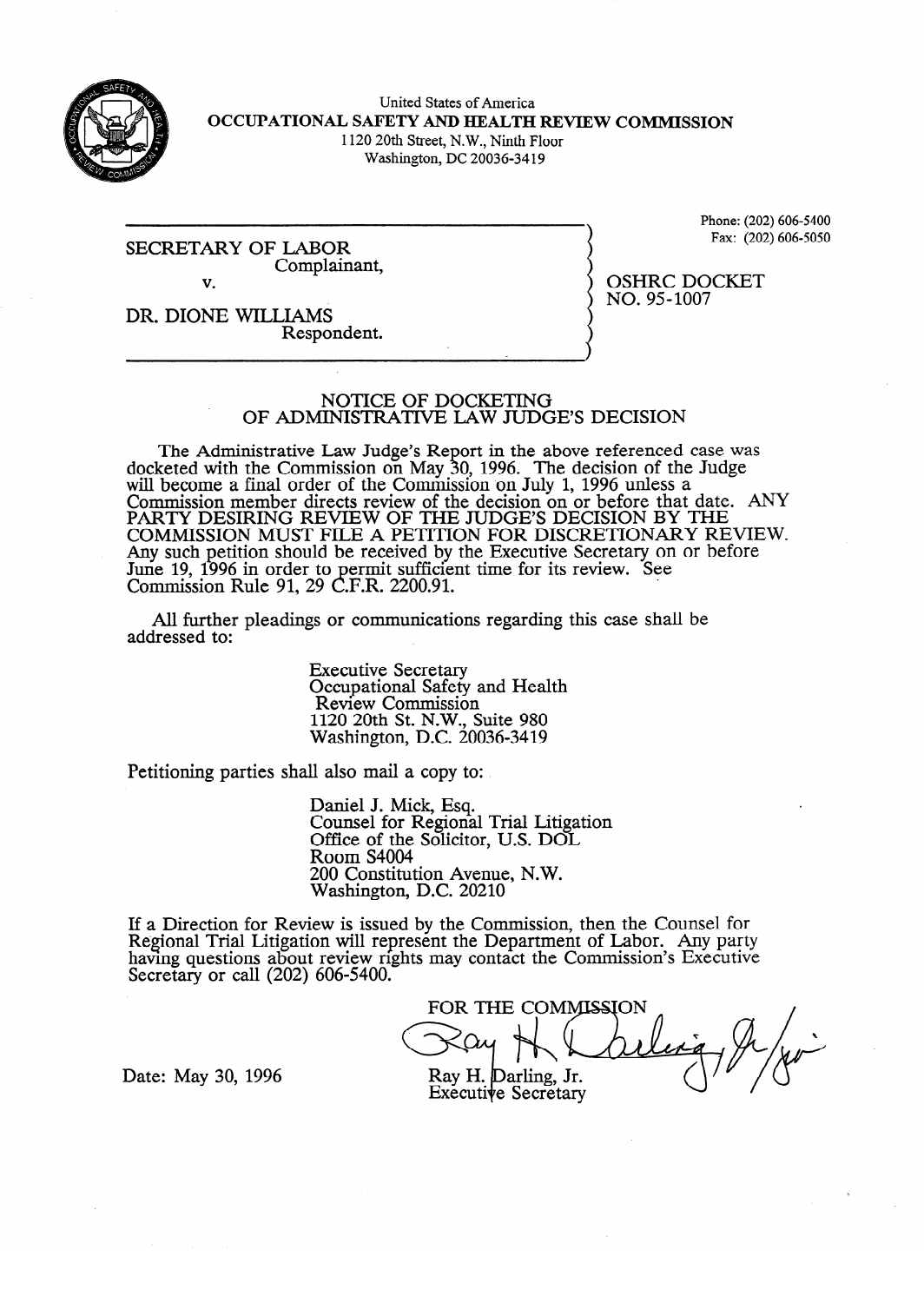### DOCKET NO. 95-1007

# NOTICE IS GIVEN TO THE FOLLOWING:

r annua Rodenhausen, Esq.<br>Regional Solicitor Regional Solicitor<br>Office of the Soli Office of the Solicitor, O.S. DOL.<br>201 Varick Room 707 201 Varick, Room 707 New York, NY 1001.

Robinson, St. John  $\&$  Wayne Two Penn Plaza East. Newark, NJ 07105 22

Michael H. Schoenfeld Administrative Law Ju e Occupational Safety and Review Commission ne laiayette Centre<br>120.2011 St. N.W. S  $U_{\alpha}$  Latitude Centre Centre Centre Centre Centre Centre Centre Centre Centre Centre Centre Centre Centre Centre Centre Centre Centre Centre Centre Centre Centre Centre Centre Centre Centre Centre Centre Centre Centre C washington, DC  $20030$   $3419$ 

00107199077:02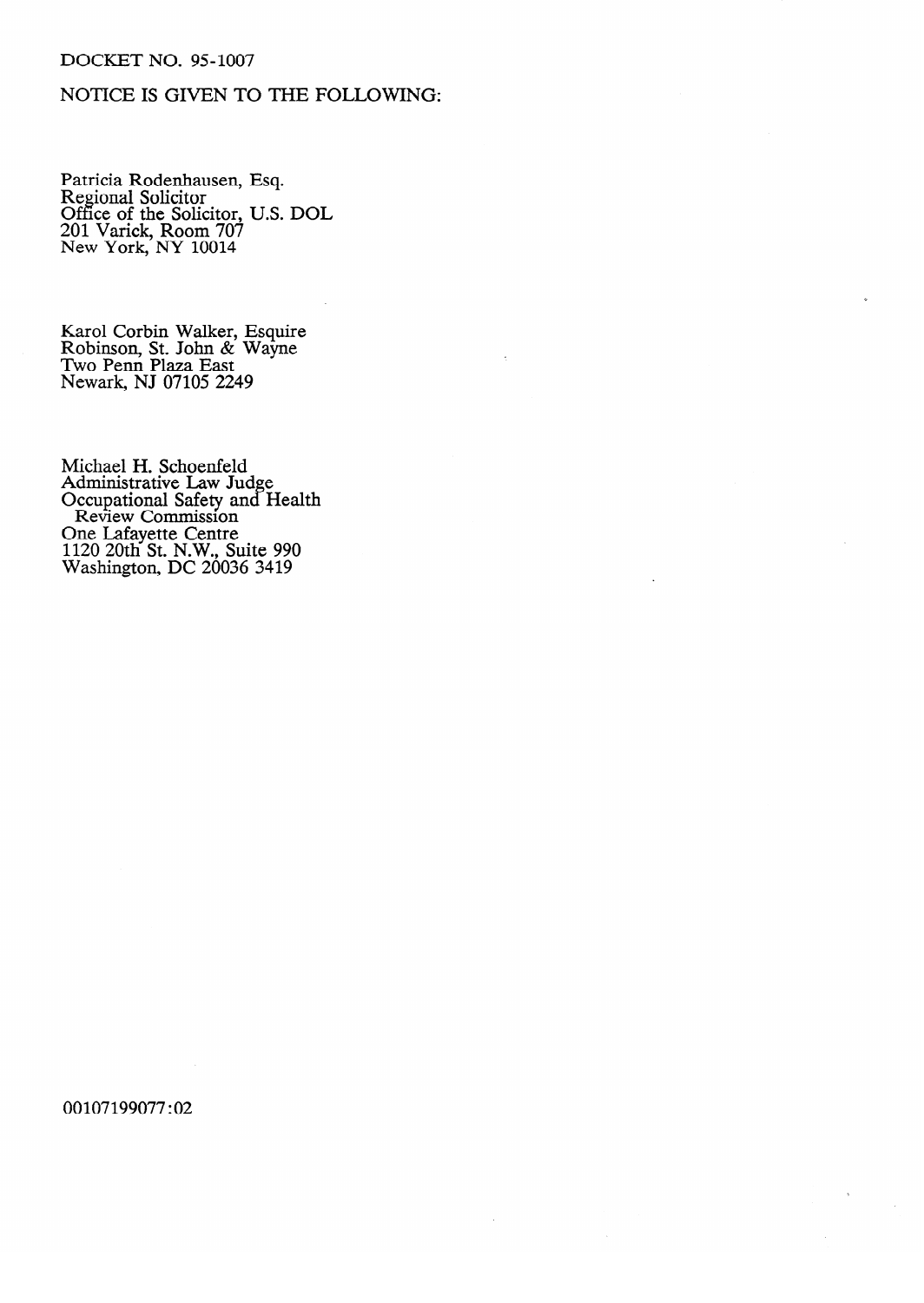## UNITED STATES OF AMERICA OCCUPATIONAL SAFETY AND HEALTH REVIEW COMMISSION

I I

SECRETARY OF LABOR,

Complainant,

*v.* <sup>I</sup>

Dione Williams, M.D.,

Respondent.

Appearances: Nancy Adams-Tavlor, Eso. Office of the Solicitor U. S. Department of Labor For Complainant

> Karol Corbin Walker, Esq. Robinson, St. John & Wayne Newark, N.J. For Respondent

# BEFORE: MICHAEL H. SCHOENFELD, Administrative Law Judge

## **DECISION AND ORDER**

### *Background and Procedural History*

This case arises under the Occupational Safety and Health Act of 1970, 29 U.S.C. § § 651 -678 (1970) ("the Act").

Having had her office inspected by a compliance officer of the Occupational Safety and Health Administration, Dione Williams, M.D. ("Respondent" or "employer"), was issued one citation alleging two serious violations and one citation alleging three other-than-serious violations of the Act. Civil penalties in the amount of \$2,700.00 were proposed by OSHA. Respondent timely

### DOCKET NO. 95-1007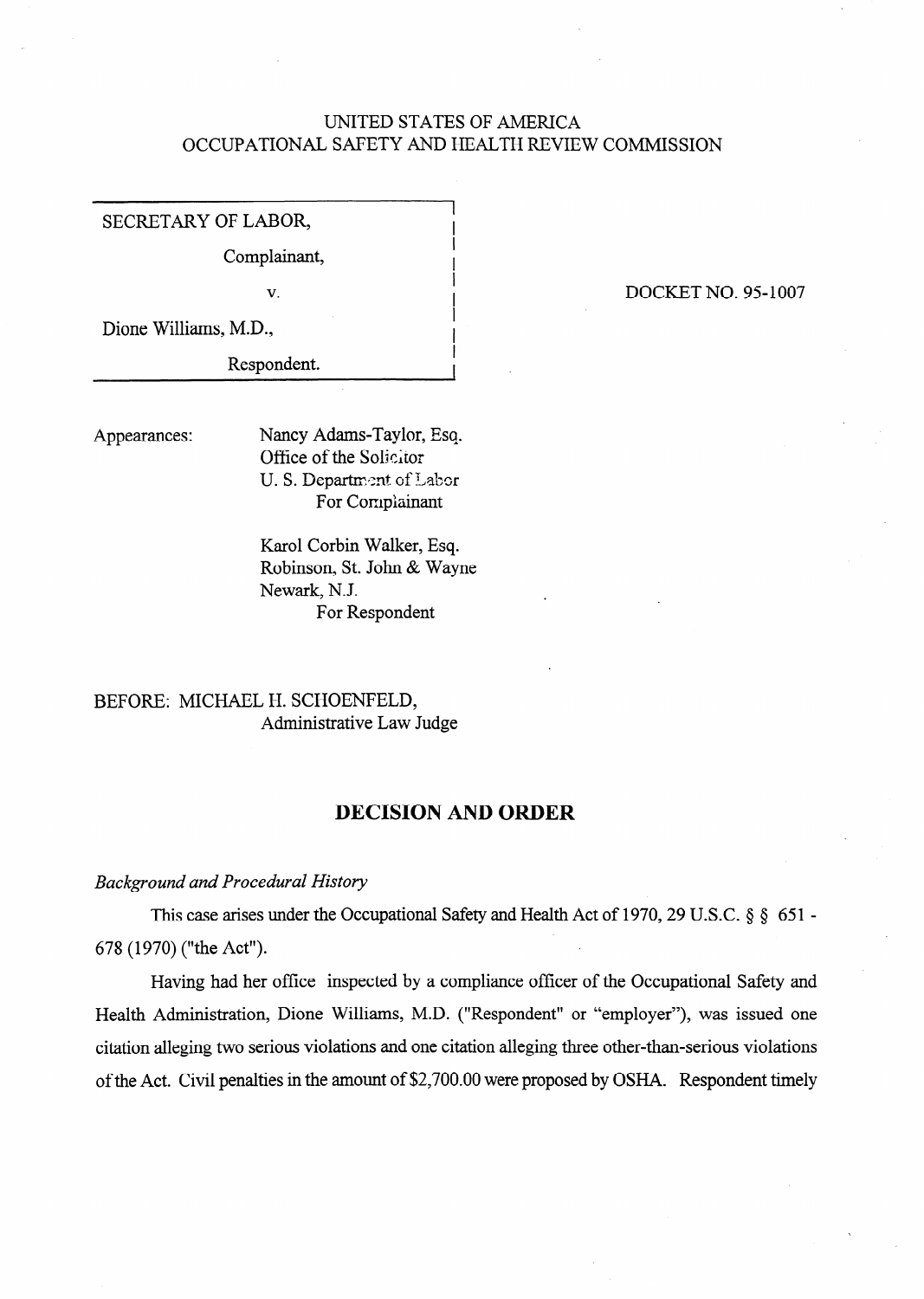contested. Following the filing of a complaint and answer and pursuant to a notice of hearing, the case came on to be heard in New York, New York on February 8 & 9,1996.' No affected employees sought to assert party status. Both parties have filed post-hearing briefs.

#### *Jurisdiction*

Complainant alleges and Respondent does not deny that she is physician engaged in a medical practice specializing in ear, nose and throat, head and neck surgery. Respondent admits that she uses instruments, equipment and supplies which have moved in interstate commerce. On these facts, I find that Respondent is engaged in a business affecting interstate commerce.

Based on the above finding, I conclude that Respondent is an employer within the meaning of  $\S 3(5)$  of the Act.<sup>2</sup> Accordingly, the Commission has jurisdiction over the subject matter and the parties.

### *Discussion*

Notwithstanding any other issue in this case, the final resolution of whether Respondent failed to comply with the cited standard<sup>3</sup> as alleged in the citation<sup>4</sup> distills down to whether the phrase "shall make available" as used in the standard requires an employer to make an appointment

2 Title 29 U.S.C. \$ 652(5).

<sup>3</sup> The cited standard, 29 C.F.R.  $\S$  1910.1030(f)(2)(iii), reads:

(iii) If the employee initially declines hepatitis B vaccination but at a later date while still covered under the standard decides to accept the vaccination, the employer shall make available hepatitis B vaccination at that time.

4 Citation I, Item la, alleges that;

The hepatitis B vaccination was not made available to an employee who initially declined the hepatitis B vaccination but at a later date, while covered under the standard, requested the vaccination.

 $1$  Prior to the hearing the parties entered into a stipulated settlement which resolved all issues except as to the disposition of Item la of Citation 1. The settlement was approved by order of July 26, 1995.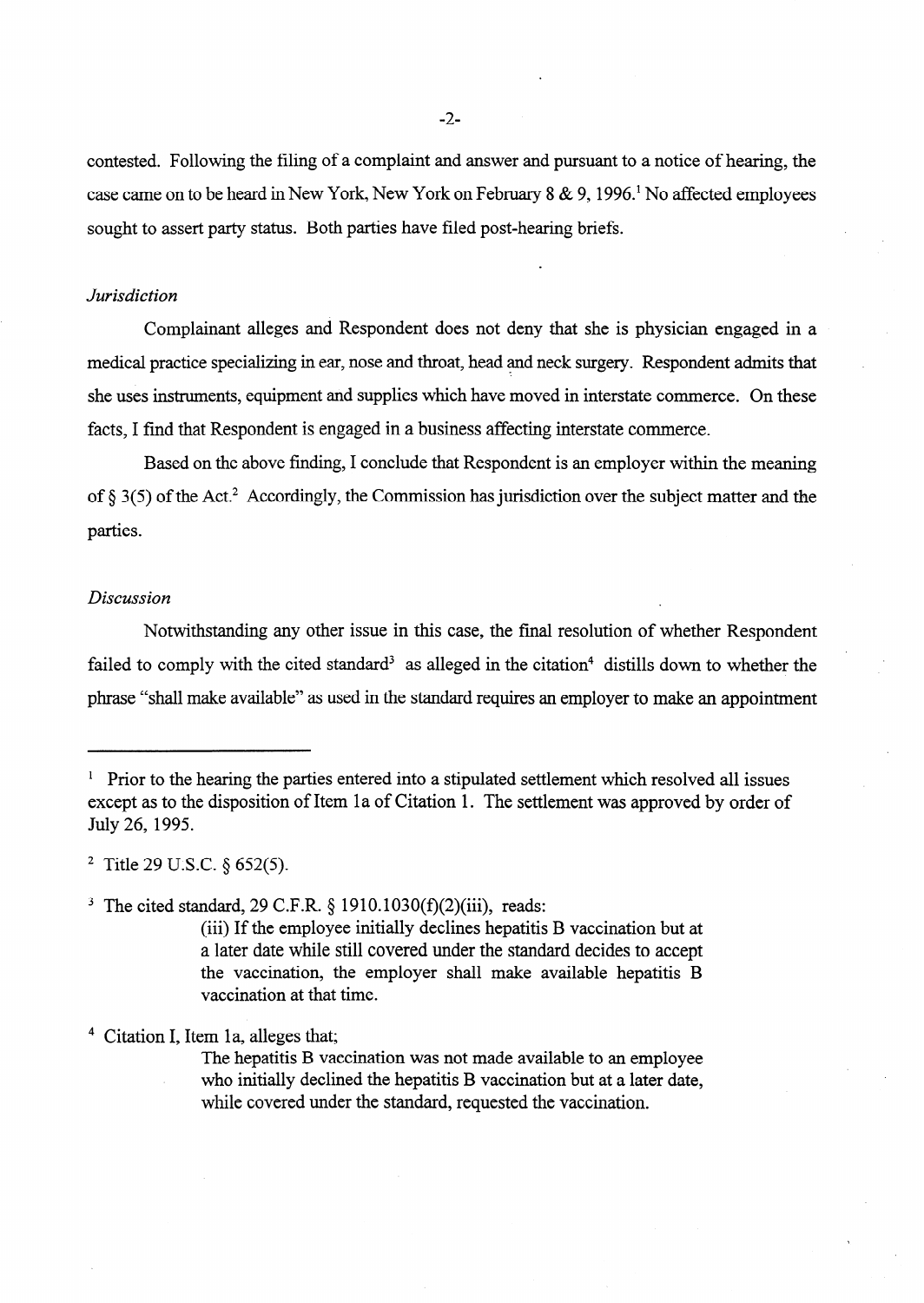and perform the other ministerial arrangements necessary for the requesting employee<sup>5</sup> to receive such a vaccination. I conclude that the standard imposes no such requirement where, as here, such information is known to the employee.

While many facts in this case are in controversy, even if the complaining employee's testimony is taken at face value, she testified that upon requesting a Hepatitis B vaccination from her employer she was informed that it was available at no cost to her at a nearby hospital (Tr. 33,48, 163-l 64, 167); she knew the location of the hospital (Tr. 48, 164); she had been to the hospital before; the hospital was conveniently located in relation to her place of employment; she had available to her transportation back and forth to the hospital (Tr. 177-178); and she was specifically aware of a "physician bulletin," a copy of which was included in a loose-leaf binder containing information for employees<sup> $6$ </sup>, (Tr. 165, 179-181); and the "physician bulletin" included precise instructions on how to obtain further information or make an appointment to receive the shots (Exhibit C-3, p. 240; Tr. 166). Even if the employee was, as she claimed, under the "impression" that her employer was going to make "the necessary arrangements," (Tr. 175) there is no substantial, reliable evidence demonstrating or raising the inference that the employer knew or should have known that the employee was anticipating that "arrangements" would be made for her.<sup>7</sup> Under these circumstances, I find that the employer took all reasonably necessary and appropriate steps to "make available" the Hepatitis B Virus vaccination to the complaining employee.

In its post-hearing brief the Secretary argues that the ultimate responsibility for the employee's failure to get the vaccine must rest with Respondent. The argument is rejected. This

. .

 $5$  The matter was initiated by the filing of a formal complaint with OSHA. While there may be some conflict as to the precise dates of employment of the person who filed the complaint, there is no dispute that she was employed by Respondent at the time she allegedly requested the vaccine.

 $6$  Exhibit C-3, at page 000240.

 $<sup>7</sup>$  Additional requests for the vaccination by the same employee at later dates might be consid-</sup> ered to place the employer on notice that something more had to be done to "make [the vaccine] available." The evidence on this record, however, is insufficient and not reliable enough to make a finding of fact that a second or subsequent requests were communicated by the employee to the employer. (See, Tr. 30, 32-33, 44-45, 48-49.)